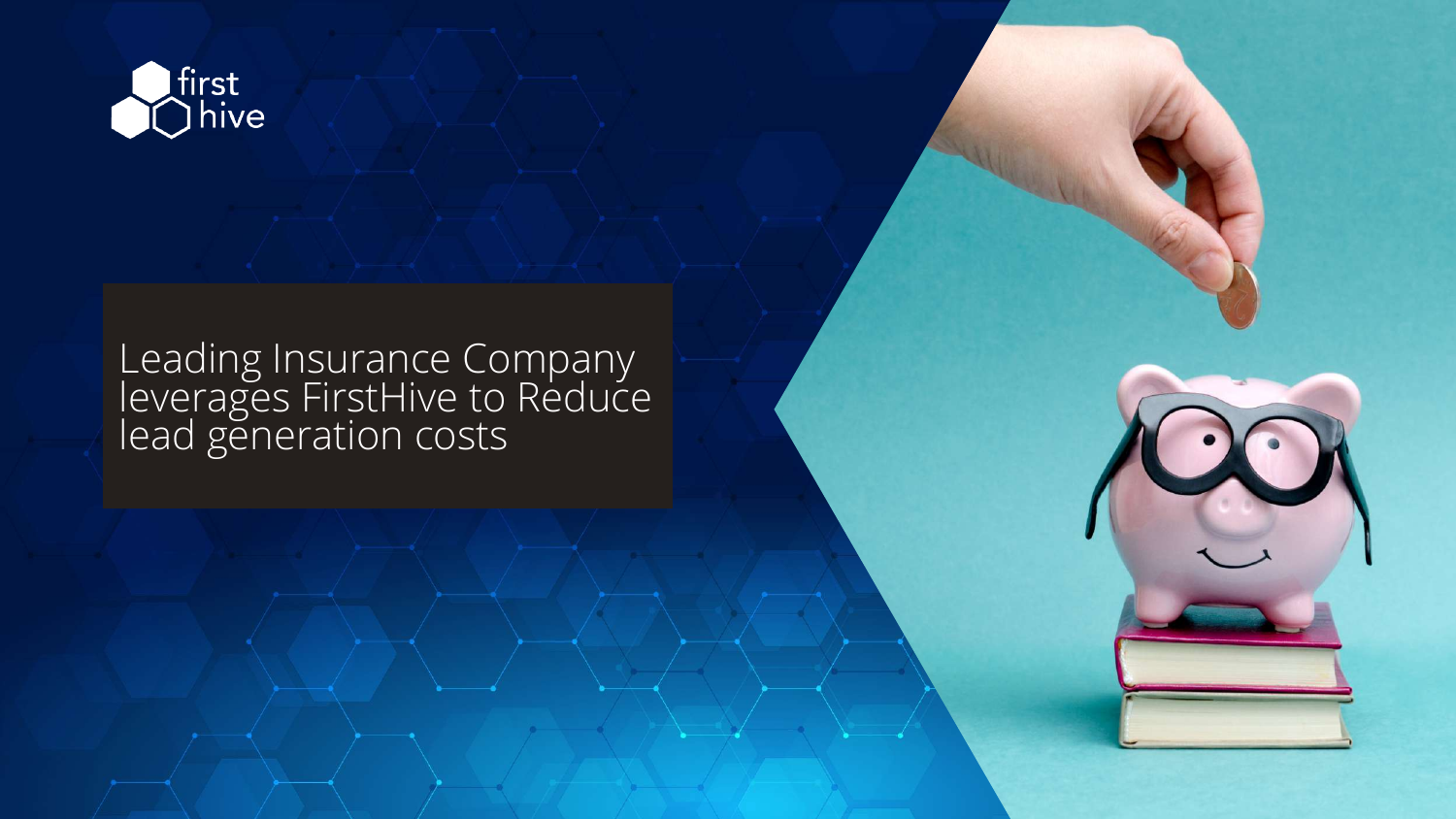

## Eliminated 70% of invalid leads from the call center, reducing costs.

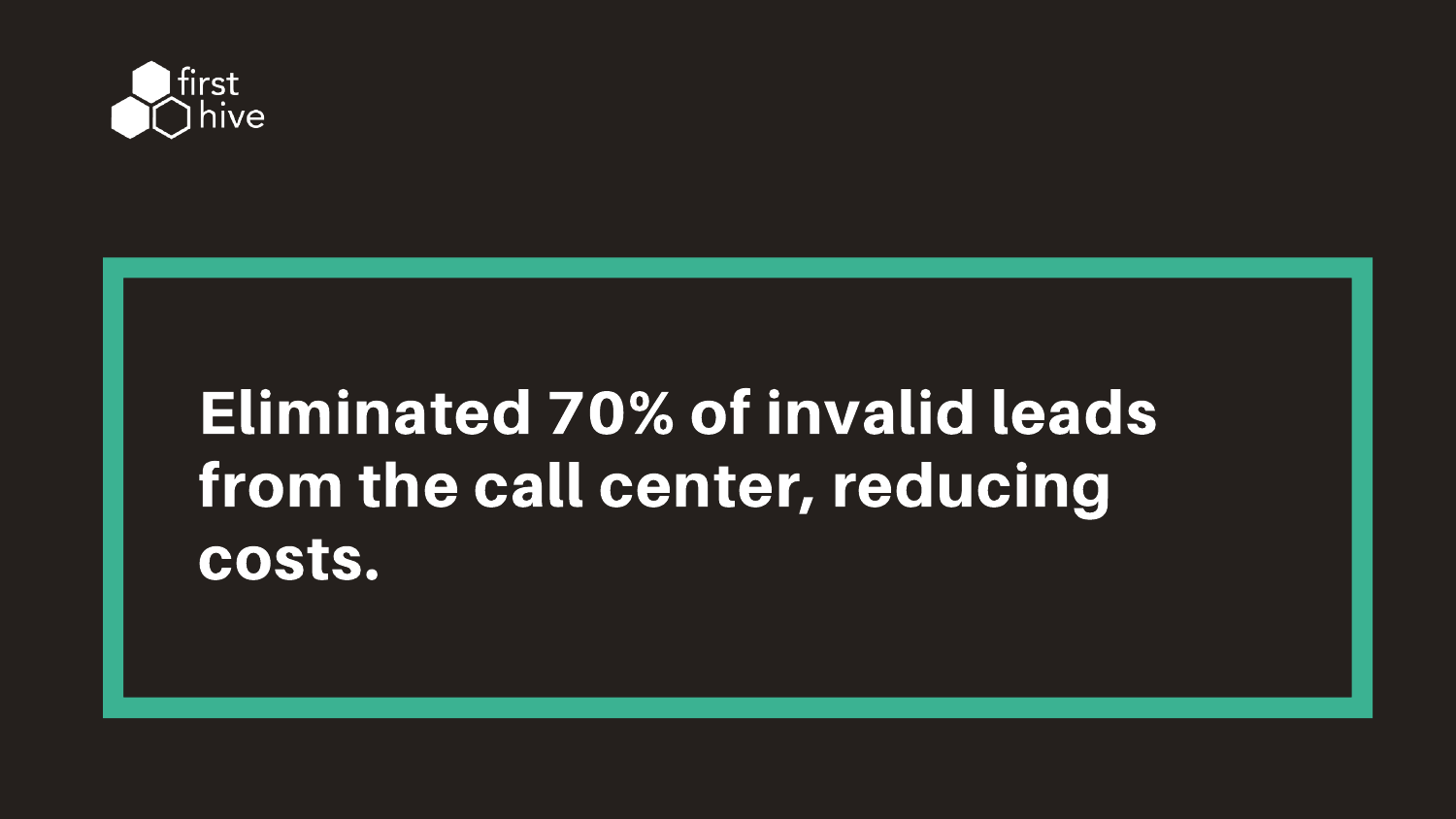

# **Challenges**

#### Poor lead qualification leading to increased lead acquisition cost.

This leading insurance company spent a lot of money on determining the quality of leads. The call centre attending to these leads were not informed about which source the leads were being generated from. Due to this the call centre employees could not qualify the leads which led to additional cost towards lead qualification in terms of time and human resources spent.Many of their leads were identified to be window shoppers. They could not identify how many of them were invalid and disqualified leads. The deeper problems also included that:

1. Call center employees were not cognizant of the conversation that could have happened with Relationship Manager or Sales personnel

2. Call center employees were not cognizant of where the customer dropped off if trying to purchase online and help accordingly

3. They could not upsell or cross sell products when they were speaking to existing clients.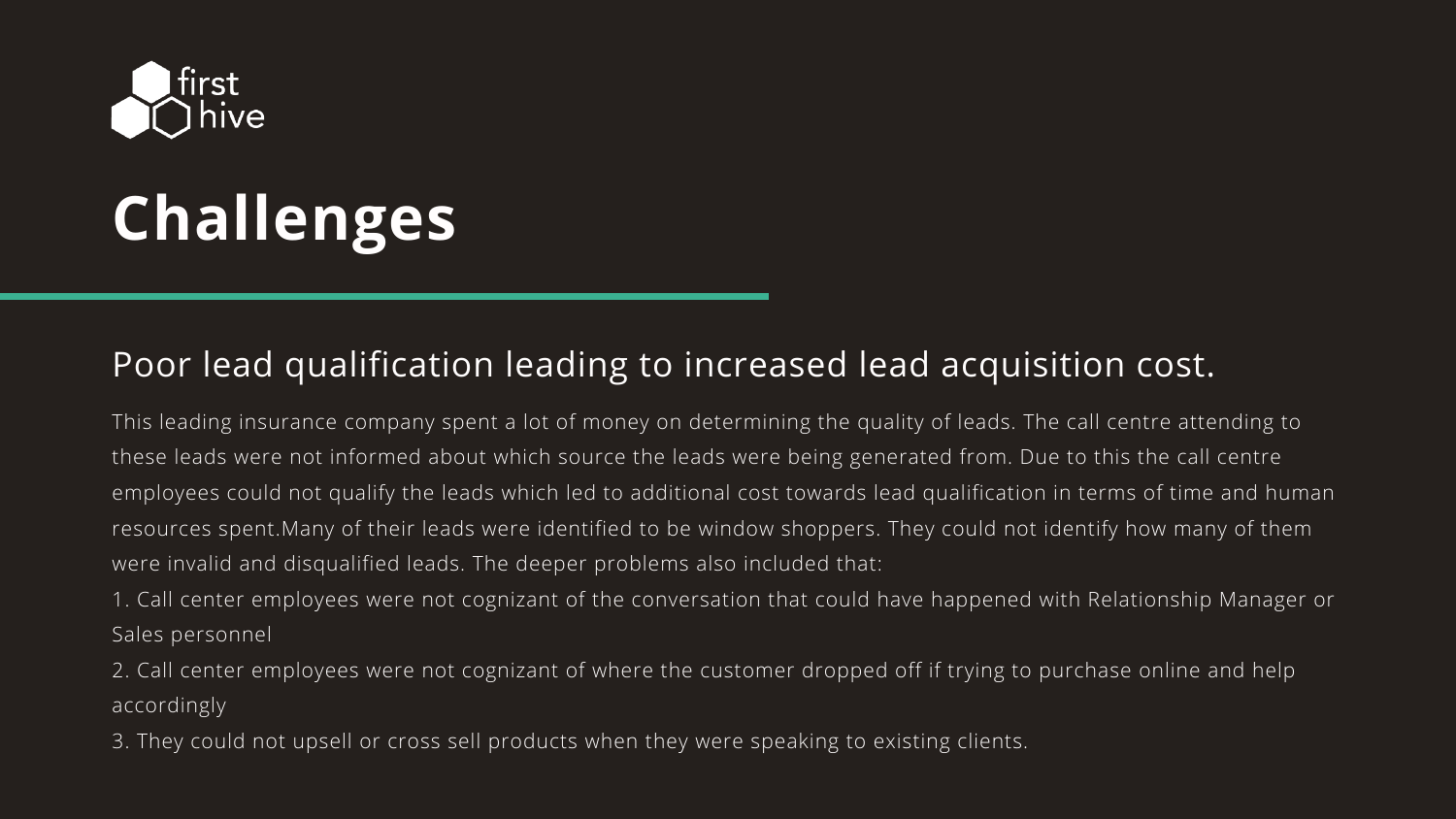

# **FirstHive's Solution**

#### Customer journey orchestration for lead qualification

CDP gave the call center a better and complete view of customer and prospect activities. This immediately helped the call center employees prioritize their calls.FirstHive's CDP got deployed to orchestrate multiple customer journeys. This helped the call center personnel identify the journey and attribute the right qualification. This was also available to be deployed for new leads and prospects. Customer journey orchestration helped their prospects either purchase the insurance policy online or through a straightforward process. The new process also helped the team at call centre to expedite the purchase process while assisting through with a valid OTP sent to the prospect's phone number at a preferred date and time. If the prospect abandoned the purchase process, the team could use the online buying funnel and reach out to the prospect through programmatic channels. They could bring them back and resume the journey on the site where it was left.